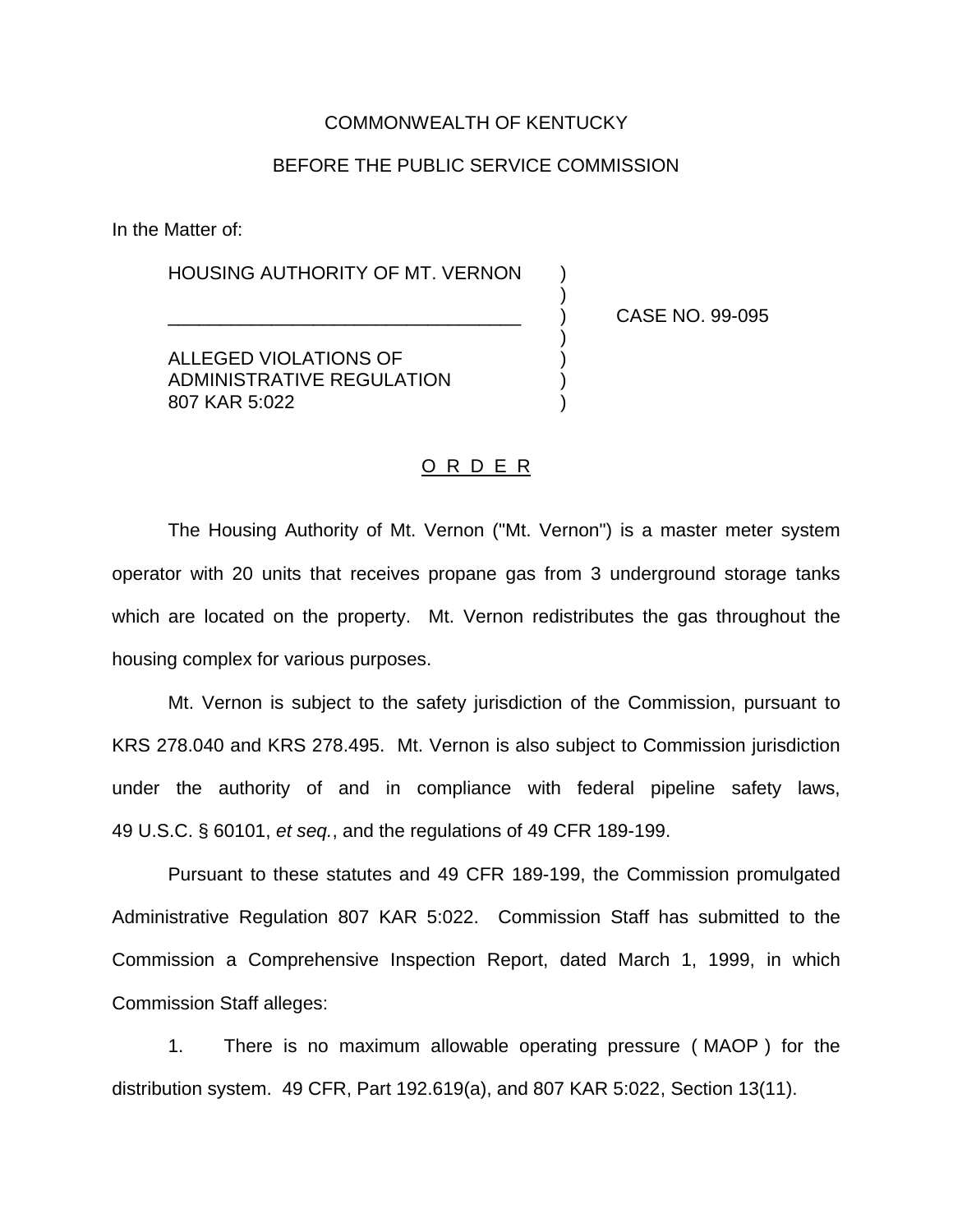2. Tracer wire is not buried with the plastic gas pipe. 49 CFR, Part 192.321(e), and 807 KAR 5:022, Section 6(12).

3. Lack of an Operating & Maintenance Plan for the system. 49 CFR, Part 192.605(a), and 807 KAR 5:022, Section 13(3).

4. The relief valve capacities have not been calculated. 49 CFR, Part 192.739, and 807 KAR 5:022, Section 13(21).

5. There are low or no corrosion readings on some sections of the steel system. Test wires from rectifier to storage tanks have been unhooked in the past for months at a time. There are no test wires on several service lines. 49 CFR, Parts 192.455, 192.469, 192.491, and 807 KAR 5:022, Section 10(4), (11) and (22).

6. There are no shut-off valves on any storage tanks. 49 CFR, Part 192.181, and 807 KAR 5:022, Section 4.

7. No regulator inspection records could be found. 49 CFR, Part 192.739, and 807 KAR 5:022, Section 14(21).

Based on its review of the Comprehensive Inspection Report, and being otherwise sufficiently advised, the Commission finds that *prima facie* evidence exists that Mt. Vernon has failed to comply with Administrative Regulation 807 KAR 5:022.

The Commission, on its own motion, HEREBY ORDERS that:

1. Mt. Vernon shall appear before the Commission on April 12, 1999, at 1:30 p.m., Eastern Daylight Time, in Hearing Room 1 of the Commission's offices at 730 Schenkel Lane, Frankfort, Kentucky, for the purpose of presenting evidence concerning the alleged violations of Administrative Regulation 807 KAR 5:022, and of showing

-2-